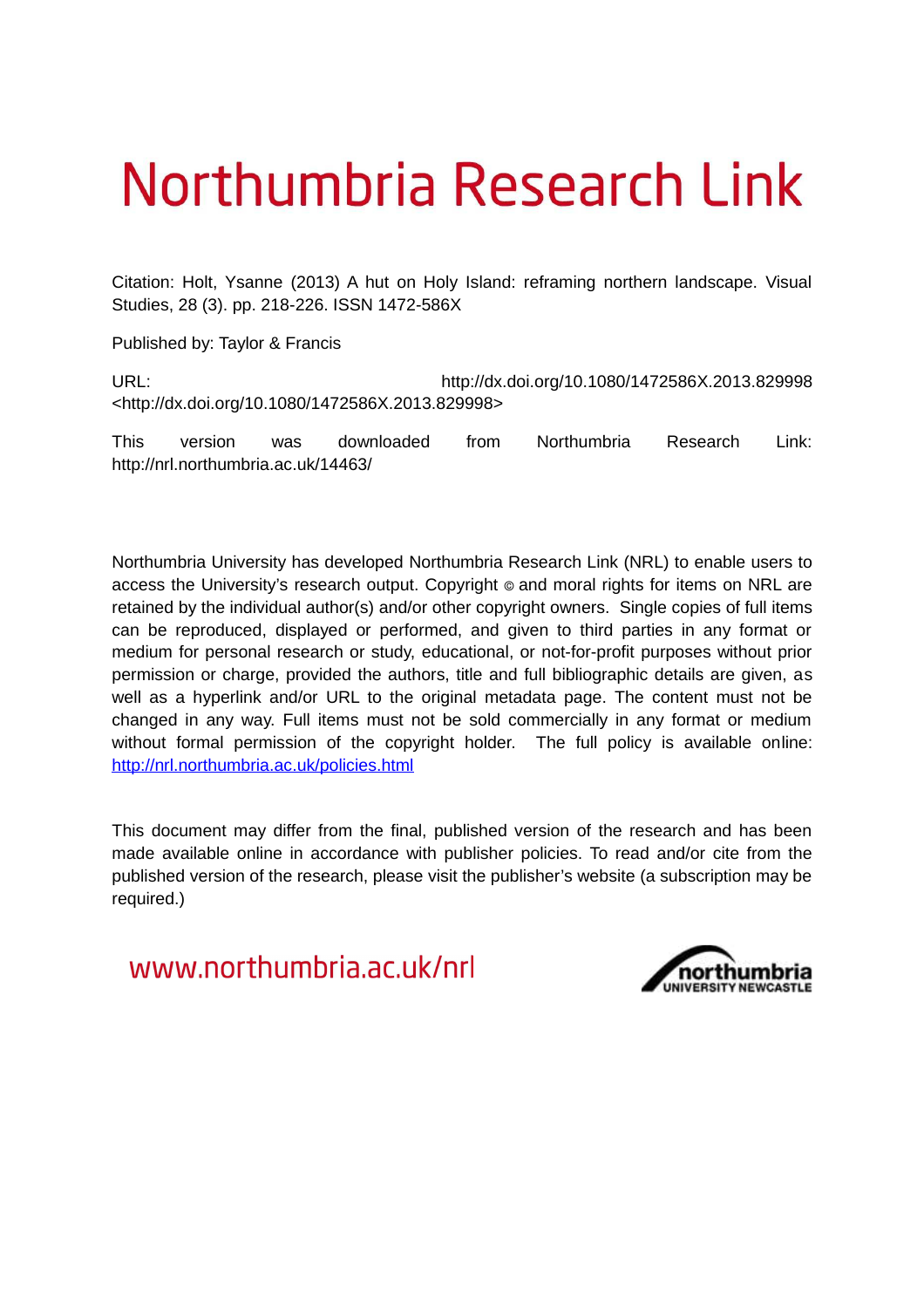## **'A Hut on Holy Island: Reframing Northern Landscape'**

*This essay explores the evolution and significance of a shelter constructed in 2002 by the artist Sally Madge on a remote beach on Holy Island, off the north-east coast of Northumberland. In the context of a legacy of cultural interactions with and representations of this island - a popular tourist destination - the concern is with how the simple structure might be understood in terms of a potential refiguring of a heavily prefigured location, enabling an alternative, even transgressive notion of place, disturbing preconceived boundaries between artists, community, insiders and outsiders and so engendering a new way of thinking about northern peripheries. In the process the essay considers recent examples of public art; from the increasingly design-practice led, spectacular structures at Kielder Reservoir Sculpture Trail, to Charles Jencks' monumental earth sculpture,*  Northumberlandia *constructed out of the top-soil excavated from an open-cast coal mine at Shotton. By contrast, the specific character of the Holy Island shelter and the nature of the practices associated with it unsettle some of our assumptions about place and the rhetoric underpinning art and creativity.* 

Ysanne Holt is Reader in Art History at the University of Northumbria and editor *of Visual Culture in Britain*. Her research engages with past and present cultures of ruralism and landscape, as well as with critical discourses relating to early twentieth century art practices in Britain

**Keywords** Lindisfarne, Sally Madge, shelter, spectacle, public art, preservationist discourses, refigured place

In 2002 on an isolated beach behind sand dunes on the north shore of the Northumbrian island of Holy Island, or Lindisfarne, artist Sally Madge began to construct a simple hut, a shelter made out of available rocks, debris and pieces of driftwood. In a part of the island described as 'of such utter loneliness and space as to satisfy even the most ardent recluse' (Mortimer 2002: 93) over time the shelter has drawn the attention of walkers, some avoiding the familiar, generally prescribed tourist trail. Fascinated by its mysterious evolution and the random collection of 'treasures' it has accrued, these walkers regularly leave behind objects, drawings and personal messages in the shelter's visitor books and very often return with friends or family. As the artist has observed, the structure has survived winter storms and spring tides and increasingly gained status: 'as a public artwork, site specific installation, museum and/or space for reverie, play, pilgrimage, parties, sleeping and bird-watching'.<sup>[1](#page-13-0)</sup> Destroyed at one point and lately rebuilt, the shelter now has an ever widening reputation, and the artist has curated exhibitions of the found objects and handmade artefacts it has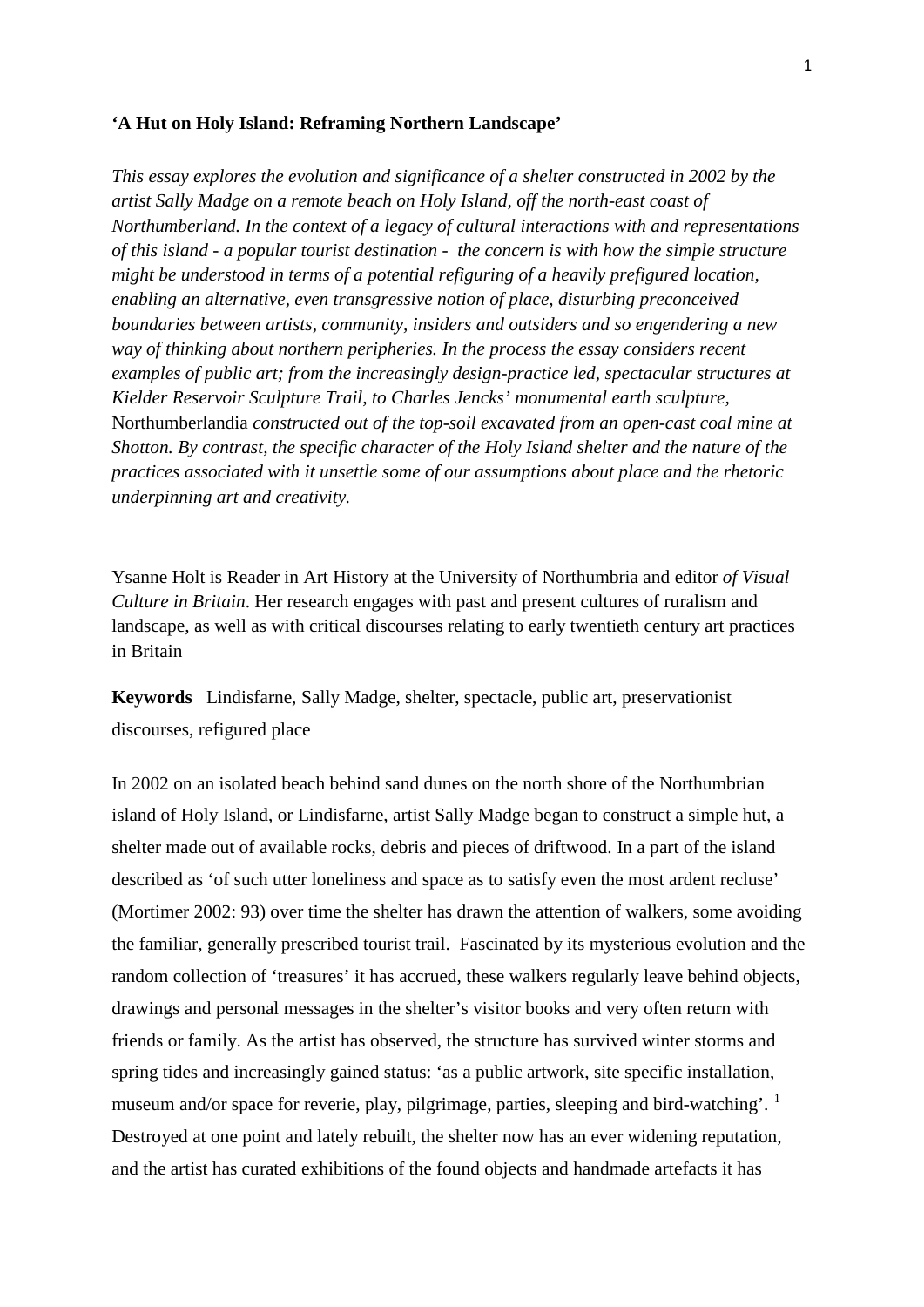accrued over time, so producing a sense of a hybrid space, with values and meaning dependent on the differing contexts within which and amongst whom it's engaged with.

## (Fig. 1 and 2 here)

The interest here is in connections between the shelter, its development, the creative encounters and participatory acts it now engenders, and wider representations and experiential engagements with the tidal island of Lindisfarne. A particular concern is with how this one artist's own longstanding engagement prompts consideration of the possibilities for a re-defined, refigured relationship with place, and with how this might relate to other artists' practices in comparable peripheral locations in northern England. By peripheral I refer to geographical edges, borders, and boundaries, including liminal spaces such as the beach, a site that 'defies permanence … provoking ideas of margins, exchange and openness' ( Brown et.al: 2007, n.p). The purpose overall here is to contribute to the proper understanding of northern peripheries as sites that are continuously in process and resistant to the rigid conceptions endlessly perpetuated, and of a particular located artwork as a contributor to a potentially transgressive notion of place, one capable of disturbing generally preconceived boundaries between artists, communities, insiders and outsiders.<sup>[2](#page-14-0)</sup>

## **An Island in the North Sea**

North, of course, is a relative concept, but English / Scottish northern landscapes have been typically characterised (mostly by outsiders) as remote, harder places with an adverse climate, biting winds and driving rain. They have been often and variously perceived as antior pre-modern places of dearth and emptiness; uplands, debateable lands, untamed and unruly, alienating and abandoned, with a haunting, melancholic pastness, or as physically testing and questing, ascetic sites of solitary contemplation, regenerative retreat and escape, with an elemental purity; sometimes viewed as imagined elsewhere, places of mysticism and miracle.<sup>[3](#page-14-1)</sup> Certain of these ideas and ideals have been acquired at significant cost to areas of land or indigenous communities, areas often of social and economic neglect or hardship, of contested ownership, declining population and prone to pollution and damage. Many of these are highly pertinent issues for this small, 2¼ by 1½ mile island situated two miles from the mainland on the north east coast of England, close to Berwick upon Tweed and the border with Scotland.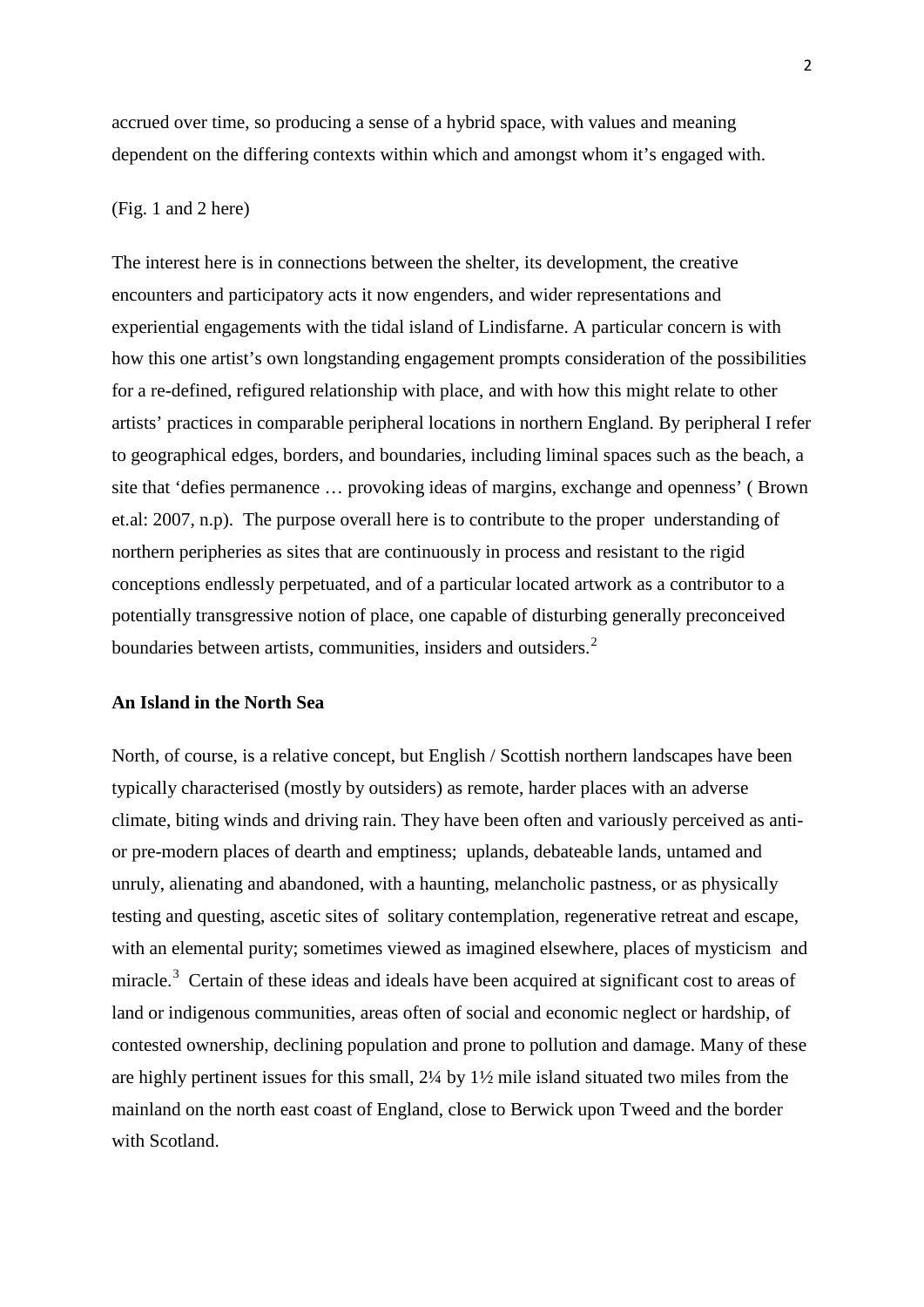## (Fig 3 here)

In north-east writer Peter Mortimer's phrase 'a remarkable lump of rock and sand cast adrift in the North Sea' (Mortimer: 240), Lindisfarne/Holy Island, like other islands with monastic traditions (Iona, for example), has added interest in terms of those tropes of northernness with a heightened sense of seclusion and timelessness, place of myth, legend and associated spirituality, geographically extra remote and more difficult to access and seeming to possessing an epic isolation. As David Lowenthal writing on the condition of 'isophilia', for him akin to nostalgia, islands of different degrees of scale and remoteness ( St Kilda is his UK example), allow 'sojourners to shut out the oppressive present', the 'insistent drum beat of modern progress' and suggest an intense and immediate authenticity (Lowenthal 2007:210).

Access to Lindisfarne - not always an island - is controlled by the tides, adding an element of risk to arrival and departure. This allows for the thrill of tide-racing for those who possess special knowledge, or the foolhardiness of the ill-informed who recklessly drive their vehicles into the north sea. Geographical and historical circumstances all mediate the response to place and impact upon the subjectivities of the location's diverse visitors – walkers, bird watchers, castle-visitors and priory faith tourists – as well as its own population of around 90 full-time residents for whom the location is familiar and every-day. In reality that notion of Lindisfarne as a remote, far away and 'cut off' periphery is of course immediately problematised by a single moment's reflection on the extent to which across the centuries it has acted as a central point of interconnection (spiritual, religious, educational etc) for diverse networks and communities from across the world.  $4$  This location is and, indeed, has long been globally connected and multi-and time-layered with heritage, history, imaginary geographies, real and constructed identities. Sacred and touristic values, long-held ideas about wilderness and environmental concerns all intermingle and at times conflict, and boundaries are nebulous and often difficult to define. Lindisfarne also clearly underlines for us the recognition that both nature and culture are socially constructed ideas, not facts; that nature is indeed defined and shaped by culture.

In typical tourist guide parlance this tidal island, which attracts in the region of 600,000 visitors each year, is a location with 'something for everybody', 'stunning natural vistas', 'centuries of captivating history' and a site of religious pilgrimage and retreat; both a 'short jog off the beaten path' and yet 'hauntingly removed'.<sup>[5](#page-15-1)</sup> Its atmosphere is seen to transcend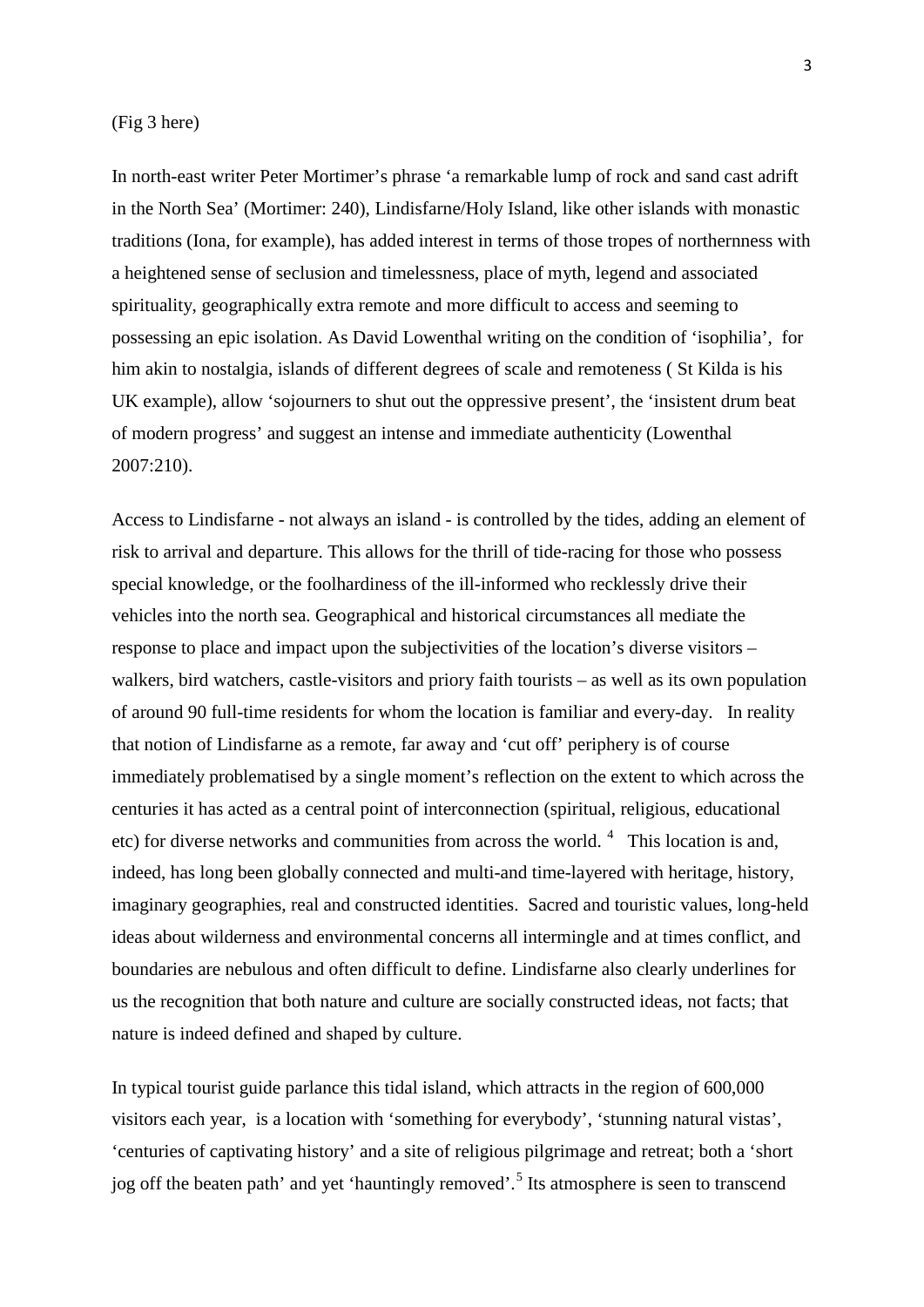modernity and to transport visitors through the shadows of its extraordinary past. As the 'cradle' of Celtic Christianity in England, the legends of St Aidan and St Cuthbert underpin the Easter Saturday crusade across 'Pilgrim's Way' by Christians bearing wooden crucifixes, performing through ritual and repetition notions of hardship, endurance and ultimate spiritual purification believed by some to be achieved through journeys to extreme northern edges. Lindisfarne mythologies abound, and island gift shops attest to the popularity of legends like the cult of Cuthbert, later a humble hermit on the tiny nearby island of Inner Farne, renowned for his nature-loving egalitarianism and miraculously un-corrupted corpse eventually carried by monks to Durham in advance of marauding Danes.<sup>[6](#page-15-2)</sup>

# **Historical and Cultural Representation and Experience**

An enduring legacy of aesthetic discourses and visual representations developed as Lindisfarne emerged as a site of both religious and cultural tourism from the end of the seventeenth century, aided by the greater availability of maps, journals and guides enabling the production of antiquarian histories, topographical literature and proto-Romanticist categories of the Picturesque and the Sublime. Thomas Girtin toured the north in pursuit of these categories in 1796, producing studies of the melancholic decay and dilapidation of Lindisfarne priory and, following Girtin, Turner, on his picturesque tours at the time of his illustrations for the 'Life and Work of Sir Walter Scott.' Turner's view of the sixteenth century castle perched high on Beblow crag, a 100 ft outcrop of molten dolerite rock, provides the most iconic view of the island. Here in the painting the depiction of torrid weather conditions and the precarious landing of the evening boat from Bamburgh suit the turbulent, spontaneous experiences characteristic of early Romanticism and what William Gilpin termed 'the rough-hewn matter' of northern scenery. (Hill 1996)<sup>[7](#page-15-3)</sup> Turner also sketched the priory for his *Liber Studiorum*, but his representation of the castle exceeds picturesque decay to convey a deeper quality of experience through the dramatic effects of light and weather conveying mood and atmosphere, as registered upon the shivering bodies of the presumably traumatised travellers.

#### (Fig 4 here)

From the mid to later-nineteenth century, developing mythologies of the wild and violent frontier county of Northumbria focussed upon its many castles and heroic battles, underlined by the cult of Walter Scott and the Border Ballads and the self-conscious construction of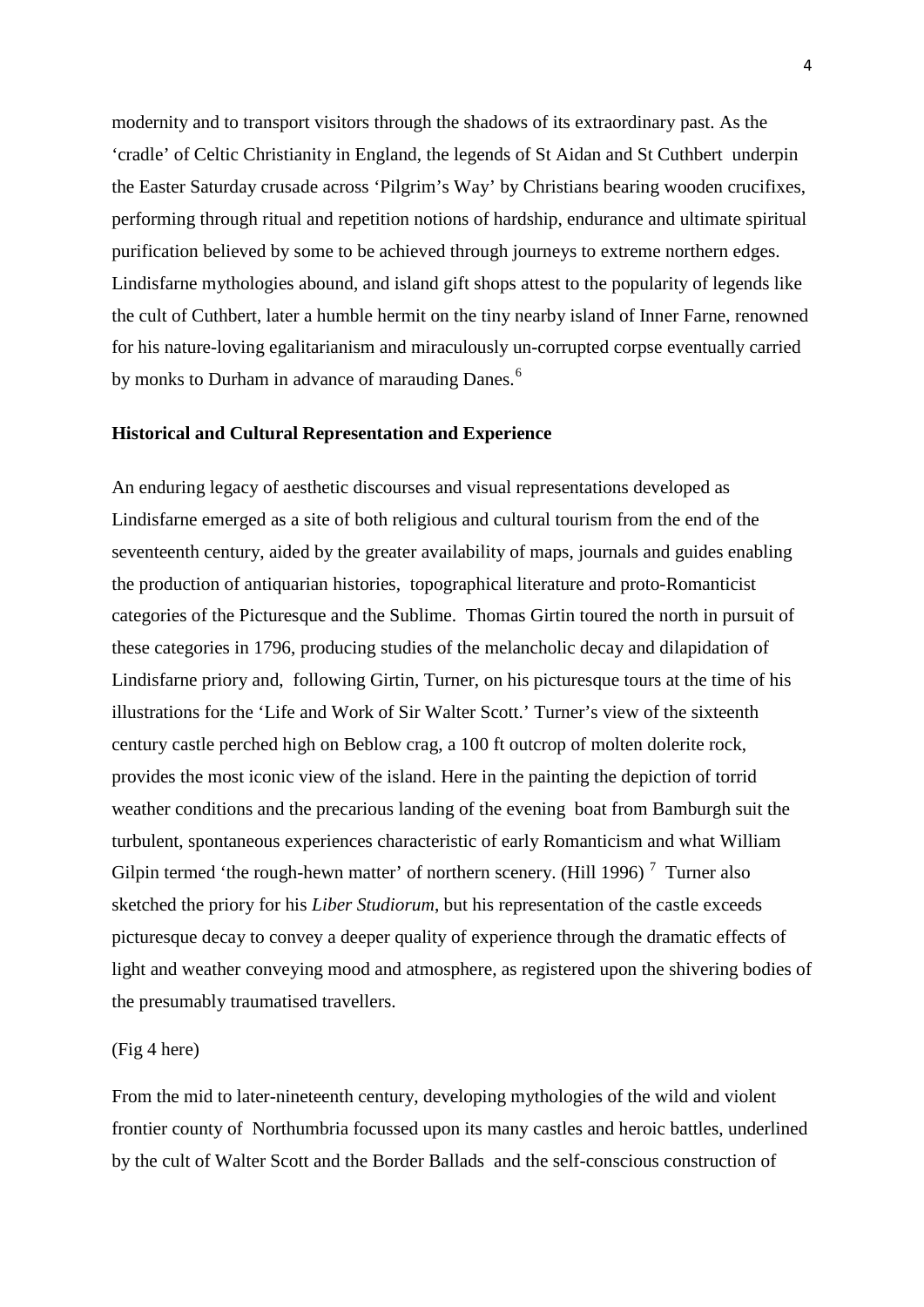Northumbrian cultural identity which incorporated tales of sturdy endurance and tragedy, key features of its folk song and poetry.<sup>[8](#page-15-4)</sup> What travel writer A.G.Bradley termed in 1908 *The Romance of Northumberland* had, five years earlier, encouraged Edward Hudson, the wealthy proprietor of *Country Life* magazine, to acquire the castle and commission Edwin Lutyens to redesign the interior and Gertrude Jekyll to plan a walled garden on the bare surrounding land. The result, for architectural historian and 1920s *Country Life* journalist Christopher Hussey, was 'romance without period',  $9$  which clearly chimed with a national taste for the past and pastness, for ancient buildings and monuments which, in 1897, had already given rise to the formation of the National Trust, the Castle's present day proprietors. Subsequent preservation and conservation societies from the early twentieth century coincided with a nostalgic interwar impulse towards the reassurance of heritage and versions of ancient history, and the Castle has continuously dominated popular representations of the island in prints, paintings, postcards and photography appearing, by turn, tranquil, atmospheric, moody or dour.

In a prominent post-war cultural field, Lindisfarne Castle featured as the setting for Roman Polanski's 1966 film *Cul de Sac*, where a journey took place that was emphatically not into spiritual purification or restorative respite from modernity. Peter Hutchings has explored a particular strain of post 1945 cinematic representations of rural spaces that were underpinned by contemporary anxieties about modernity and technology. [10](#page-15-6) In the context of *Cul de Sac* the entrance of outsiders from a cosmopolitan centre into alienating landscapes emphasised by leaving the mainland and entering into a bleak, seemingly abandoned landscape, underpins, he argues, a narrative of dislocation and unsettled relations. This chimes with Lowenthal's recognition of those particular islands culturally represented at times as sites of desolate despair and nightmare, as much as of dream. (Lowenthal:  $202$ )  $^{11}$  $^{11}$  $^{11}$  The same regressive landscape of *Cul de Sac* - alienated and dehumanized - characterised Polanski's *Macbeth* of 1971 also filmed on the island with its 'blasted landscape of scrub and lonely beaches', its 'startling grimness' doubling for ancient Scotland; 'a land of mud, mire, rain and misery, and drawing upon that cultural construction of a wild Northumbria. All of this underlines the simple point that representations of this particular location have continuously mediated wider social and cultural preoccupations over time, resulting in a powerful overlayering of preconception and expectation.

# **'Conservers and Preservers'**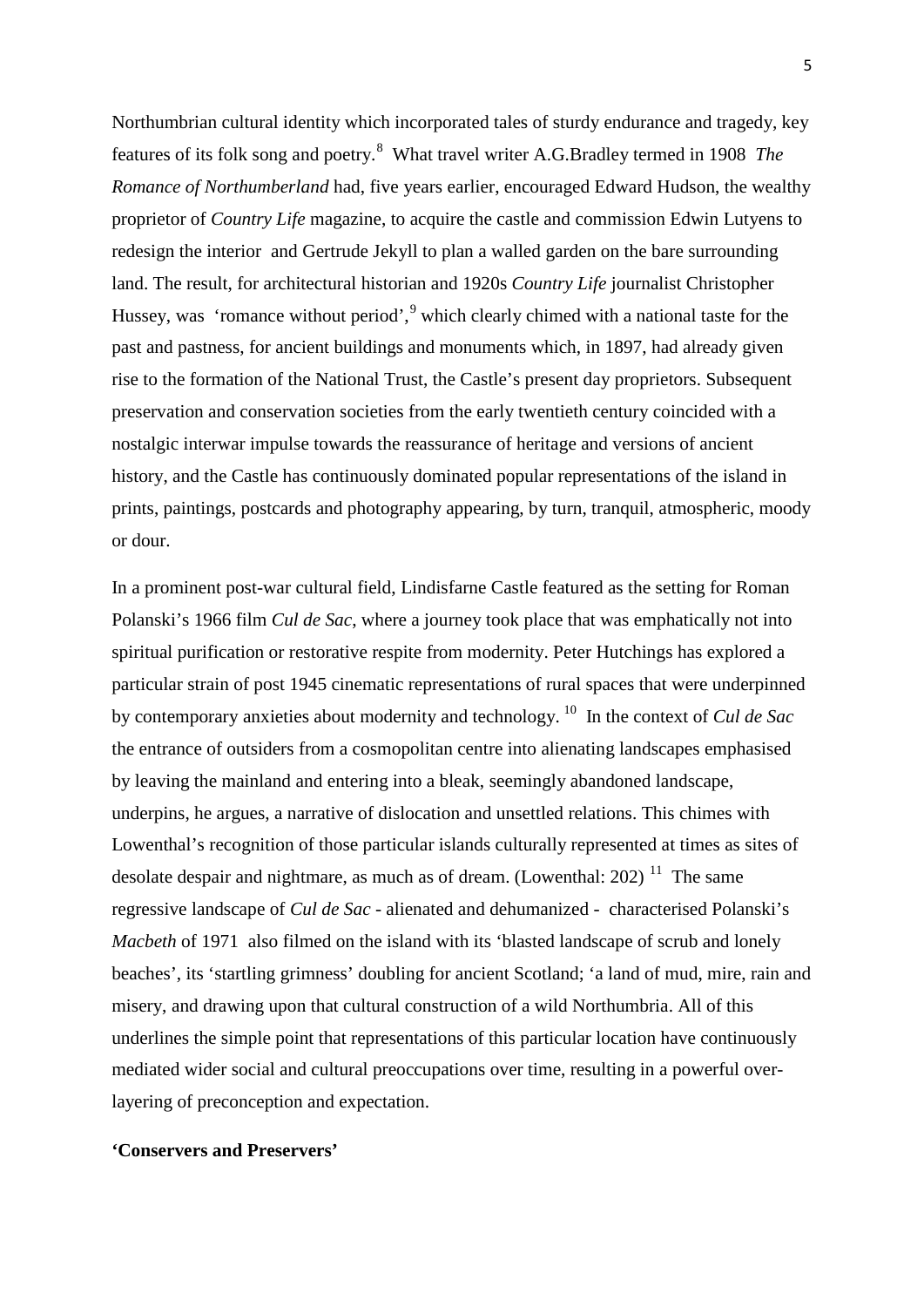Polanski's imaginary constructions aside, however, across the same period Lindisfarne and its once predominantly fishing and farming community was particularly affected by contested debates about access and ownership.[12](#page-15-8) Through the immediate post-War years and beyond, emerging conservation organisations - including the Northumbrian National Park, later the Heritage Coast, accompanied by the island's designated AONB status - intensified their efforts to plan, protect and control. Following the easier crossing to the island after the construction of the Causeway in 1954, all of this was paralleled by the increase in tourism.

Today Lindisfarne is heavily looked after; the castle by the National Trust, the priory by English Heritage, the beaches, marine and wild life by Natural England, and overall a strong moral and aesthetic sensibility is maintained, with regulation a key watchword. As Lowenthal observes in general:

Today islands, like the past, command the assiduous devotion of conservers and preservers. Heritage is a global crusade, every surviving relic treasured, guarded, restored, re-created, commemorated, memorialised, bitterly contested by rival claimants… Imperiled by both man and nature, their fragile ecologies and societies are held, like pandas and Parthenons, to merit special aid. (Lowenthal 2007: 210-11)

Special aid comes in the form of the intensive management of movement and resources that is often contested by indigenous communities of varying kinds.

Throughout holiday seasons Lindisfarne, or 'Cradle Island'<sup>[13](#page-15-9)</sup> tourists congregate in sites in and around the priory and the heritage centre with its interactive page turning fascimile of the 8<sup>th</sup> century Gospels, and coaches drop visitors at the base of the pathway up to the castle via the much-photographed, picturesque up-turned fishing-boat sheds, returning them to the village in good time for tea and the tide. It is a well-planned operation with a focus on dutiful observation, all of which takes place in the southern corner of the island.

The north shore, the site of the shelter, is as I've said, wilder, more barren and, less frequently visited. Sally Madge's drystone structure hunkered on the rocky beach there inevitably suggests a refuge, a dwelling place, a Hebridean 'cleat' or hermit's hut – with an ironic allusion to Cuthbert. Shelter however evolved in ways that seem especially suggestive in contrast to the dominant representational history/narrative of the island I've just described and prompt different ways of thinking about and being in landscape. In this context and in relation to the non-representational, performative approach of a number of artists from the period of the 1970s onwards, the term 'environment' has often seemed more useful than 'landscape'. The latter generally implies the static gaze of the surveyor of scenery, the former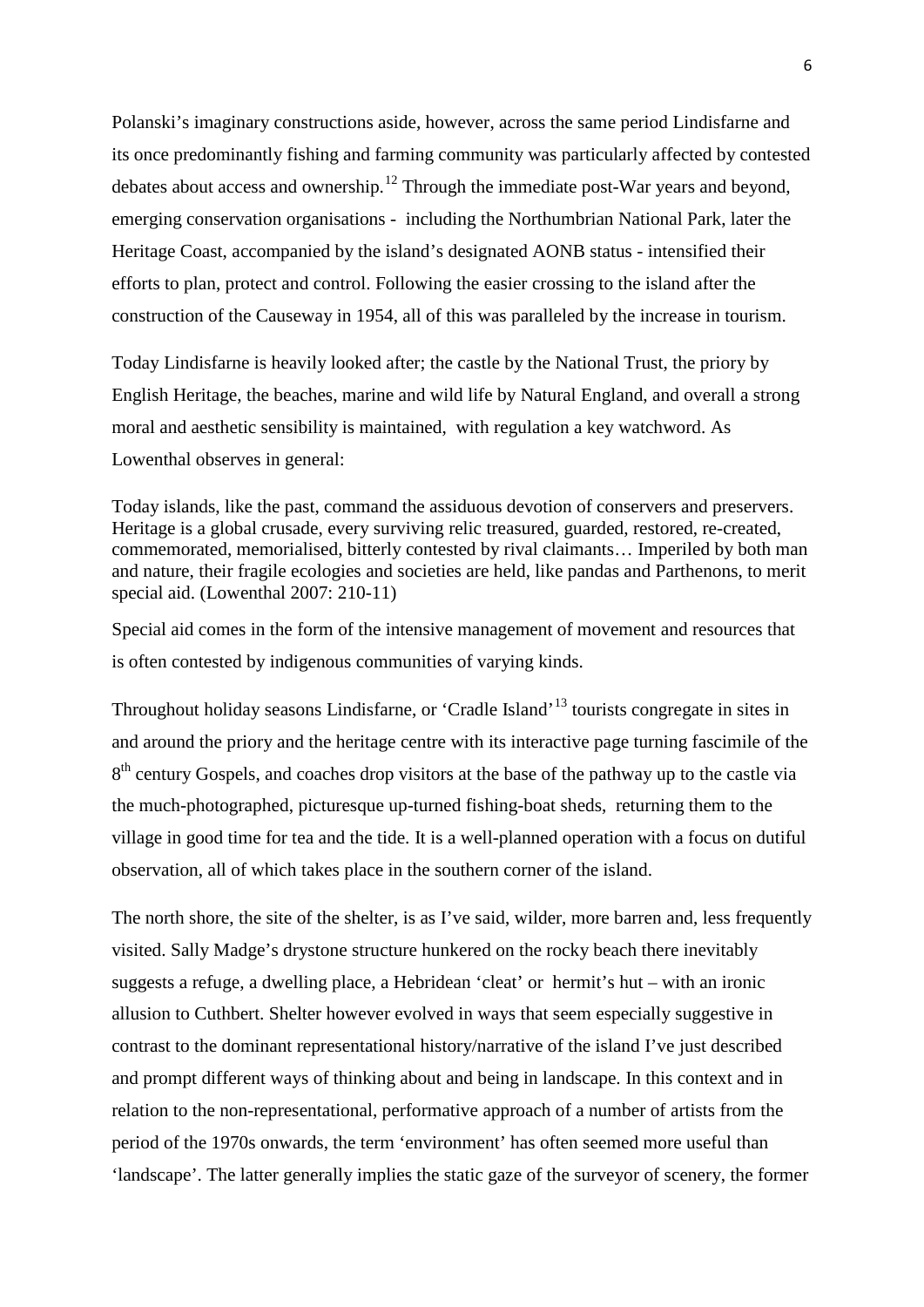a more active, sensory immersion in an all-encompassing nature - a more alert and attentive response to weather, temperature, sounds, touch and smell.<sup>[14](#page-15-10)</sup> For social anthropologist Tim Ingold, landscape, thought properly, is not a backdrop to activity, or a 'picture in the imagination, surveyed by the mind's eye'. Ingold rejects the division between 'inner and outer worlds – mind and matter, meaning and substance'. His concept of 'dwelling' underlines a conjoined sense of land and everyday life and emphasises a heightened, multisensory, relational engagement, (Ingold: 2001) with the potential to produce an alternative notion of place – especially relevant distinctions for this discussion, and here largely at odds with those priorities of management and preservation.

The focus with shelter is on a dynamic engagement with nature that is much more than mere observation. In terms of the environmental aesthetics associated with such figures as Allen Carlson and Hugh Berleant, the emphasis is upon the qualitative responses conjured through active dialogue with the stuff of nature and with an experience of existing in and amongst the residue brought in by the winds and tides (Carlson 2010). This leads us to an unpredictable, performative view of nature-culture that is at odds with those areas of environmental planning, policy and regulation that tend to be 'dominated by static ideas about nature and nature-human relationships', ideas, as Bronislaw Szerszynski et.al point out, that might be usefully disrupted by the application of notions of performance, with their emphasis on an on-going 'doing' and 'making' ( Szerszynski, Heim and Waterton 2003: 10).

## **Refiguring place**

Shelter clearly underlines a collaborative process of doing; it resists ownership and regulation and invites participation and interaction from whoever happens along. As stated, on this less visited and wilder shore, walkers are free to enter, explore and physically engage; to leave messages and objects – often everyday flotsam and jetsam –or hand-made artefacts produced from things washed up on the shoreline or brought in from elsewhere and now assimilated and transformed into new kinds of island relics. Within the shelter they're arranged and attributed new meanings, mingling personal identity, memory, experience and an individual response to place. The very form of the structure itself fosters a process of working with nature and surrounding found materials and the use of skills such as dry stone walling with rocks from the beach, or weaving with washed up rope and netting to secure the interior of the construction. Following cultural geographer David Crouch, nature here can be regarded as not wholly prefigured, but refigured; not a fixed entity, but as felt, experienced, renewed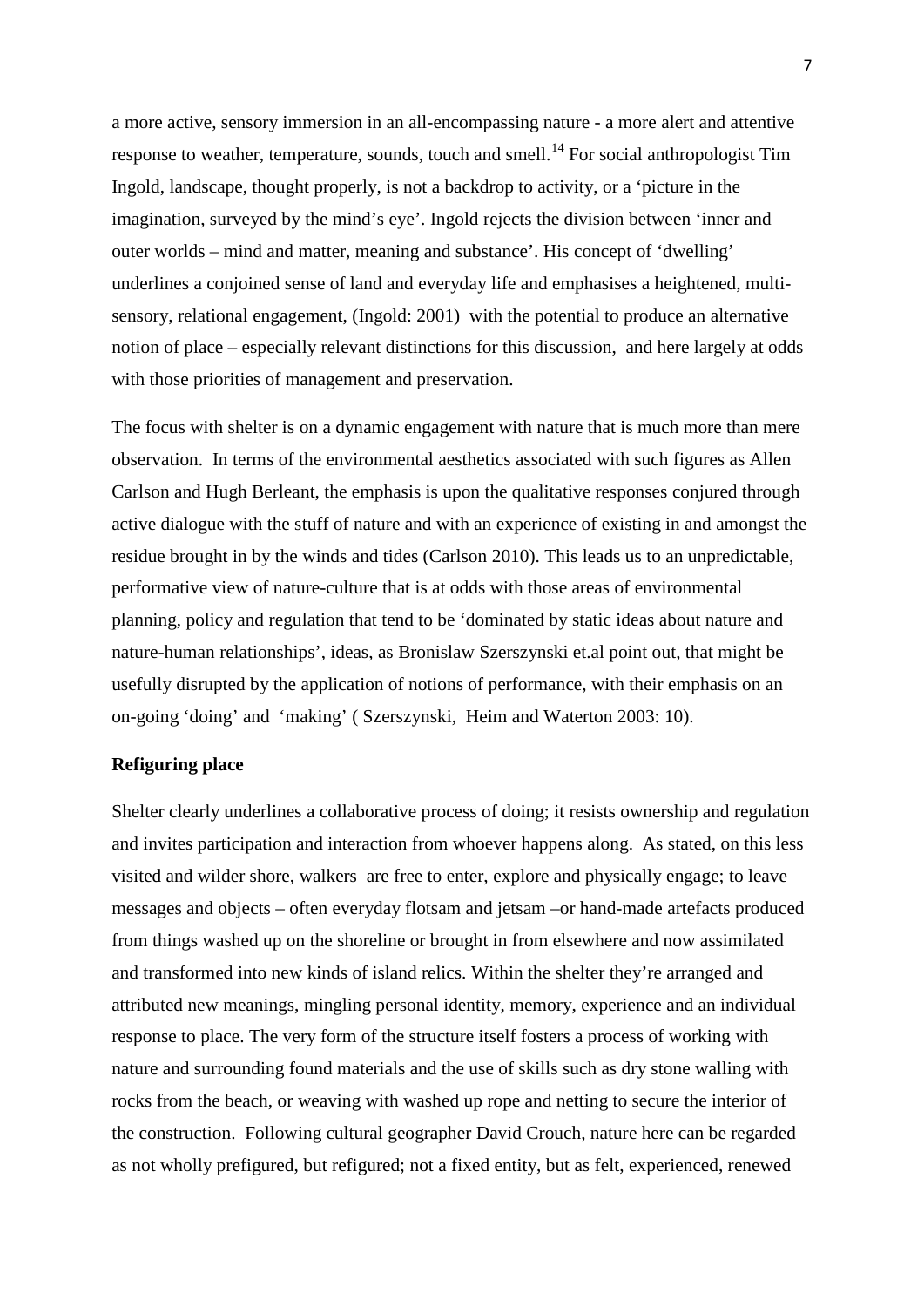and reconstituted through activity –through engaging with found objects, with experimentation, improvisation, through processes of creative activity merging with everyday life. (Crouch 2009) Not every spontaneous visitor interaction with the shelter, it should be said, has been entirely welcome; contributions such as a large wooden crucifix rammed through the roof and a ubiquitous traffic cone, for example, have been edited away.

## (Fig 5 here)

To those already familiar, to walk to the shelter after a period of absence involves a marked sense of anticipation. Will arrival there match memory and expectations? What transformations will have been made by winds, tide and other visitors? Experience is framed by chance and uncertainty, and visitor book comments constantly emphasise the magical qualities of a special place. Return trips are often made on anniversaries of varying kinds. One visitor describes a 'good luck hut', another leaves a memorial card for a departed loved one. Most notable amongst the comments is the appeal of the random nature of the objects 'rescued' and 'placed here', all of which contribute 'a little bit of fantasy in a strange old world'; 'a wonderful reminder of what life can be like if you should want it enough'; 'every item in here will tell a story, sit and listen to it'; 'a proper folk history/art … if the place was discovered by visitors from a distant planet in centuries to come they would get a far better impression of earthlings'; 'forget the tourist haunts –this is a lot more fun'. All of these comments underline those values of play, informality, unpredictability and the imagination. Creative writing skills often come to the fore:

I found this hoose of sticks and stone, with gaps enough to chill your bones. But sat inside amongst the treasure … felt warmth and wonder of equal measure. What manner of man lives here methought ... a pirate – oh! My nerves were fraught, what should I say if he came back and found me sitting in his shack.

For other visitors, the shelter is just a perfect site for a snooze after a 'night on the toon' or a 'great escape from all the god squad in the village', and the window looking out to sea and the stone bench outside provide an ideal vantage point from which to hear the wind and waves, to watch eider ducks diving for fish, to count and listen to seals 'singing on the rocks'.[15](#page-15-11)

The artist herself has become both caretaker and archivist over time. Those objects associated with the shelter which have now appeared elsewhere in exhibitions and installations reference something like the 'non-site' of Robert Smithson's terminology. (Alloway 1979: 6) In the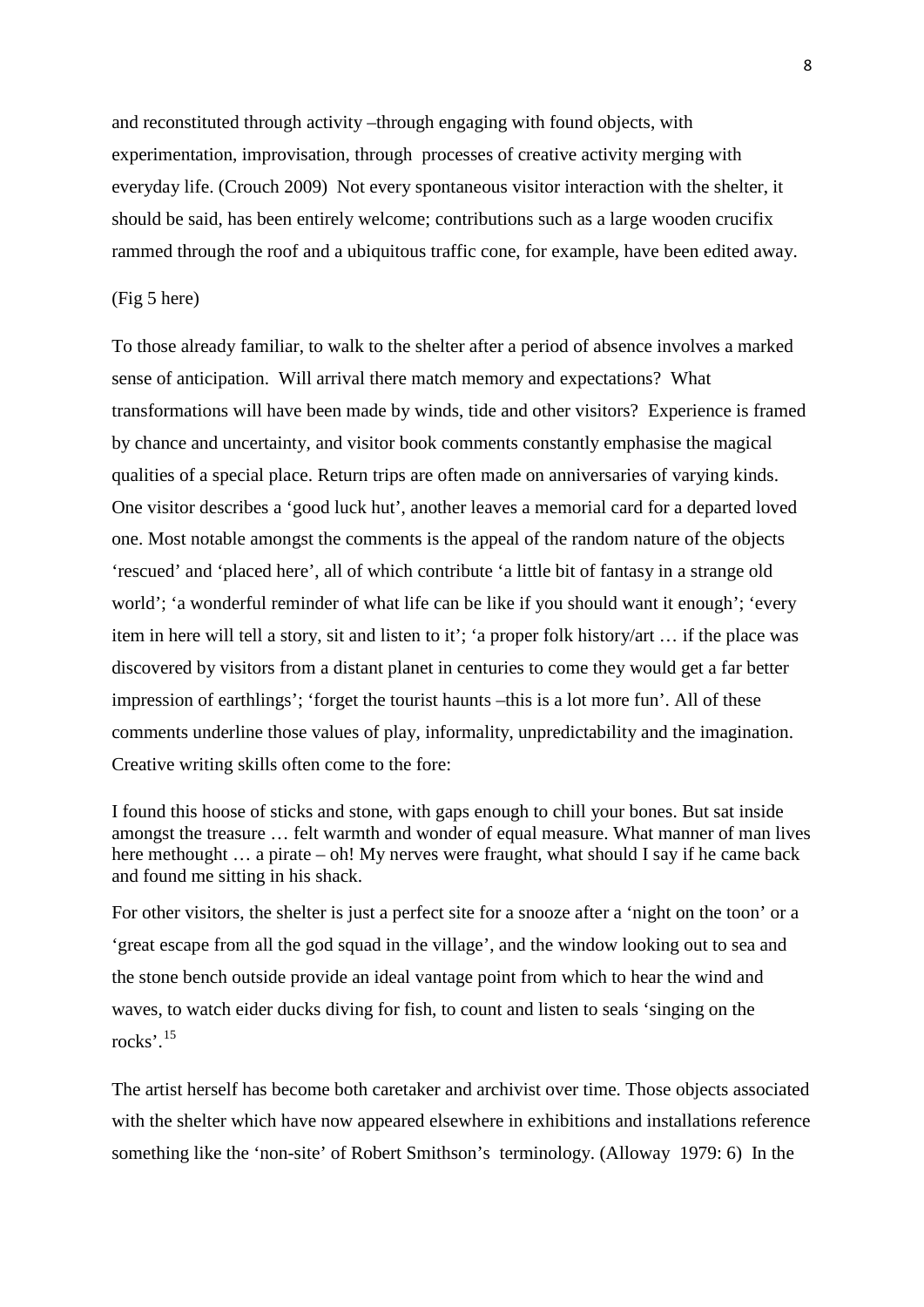form of their arrangement in galleries they also share qualities of the 'low-archaeology' associated with American artist Mark Dion's methodology and his wünderkammers or cabinet of curiosity display systems. Dion's wide-ranging interests in archaeology and ecology, in diverse categories and taxonomies and in the ideology of museums, as witnessed in his 1999 Tate Thames dig and the accompanying exhibition, all resonate here and contribute a wry element of critique, upturning our habitual assumptions about what merits both collection and display and directing our attention too to the surprising character of those objects that find their way to peripheral coastal locations like Lindisfarne. These seem generally to possess an element of sea-side surrealism and include, typically, washed up false teeth, random bits of fishing paraphernalia - fisherman's rubber gloves, parts of fishing nets and lobster pots, wide awake plastic frogs and dead birds; dolls with an uncanny presence and uncertain gender; fake body parts and so on. Play and humour here run counter to the strictures of both curatorial and preservationist discourse.

## **Land, Environmental and Public Art**

These features of shelter are in interesting contrast to what at first sight might appear a very similar structure - environmental artist Chris Drury's much visited *Hut of the Shadows* constructed in the 1990s at Sponish overlooking Lochmaddy on another northern island, North Uist in the outer Hebrides. Part of the Uist Sculpture Trail (Road Ends Project), this hut is a stone tumulus with a curved passage-way which leads the visitor into a small chamber. By means of a lens and three mirrors built into the wall, the chamber acts as a camera obscura and projects the landscape around it onto the opposite wall. Like many land art structures, Drury's hut requires bodily interaction to be meaningful, but the character of the experience it offers is similar to that of the high cultural landscape tradition of the early nineteenth century Romantic movement in art, with which the camera obscura is especially associated. Here, fundamentally, nature is a phenomenon to be observed, apart from and outside the individual. Drury's own practice here has clearly shifted from his earlier one of spontaneous making without necessarily seeking permission to creating works that are pre-planned and commissioned as part of a broader regional arts programme.

Another of Drury's huts appears at another northern edge, back down on the English-Scottish border in Kielder Forest, an area witness to such marked historical processes of change in social, cultural, environmental and economic use that it provides a perfect example of the multi-and time-layered landscapes that concern me here. Roughly 65 miles inland from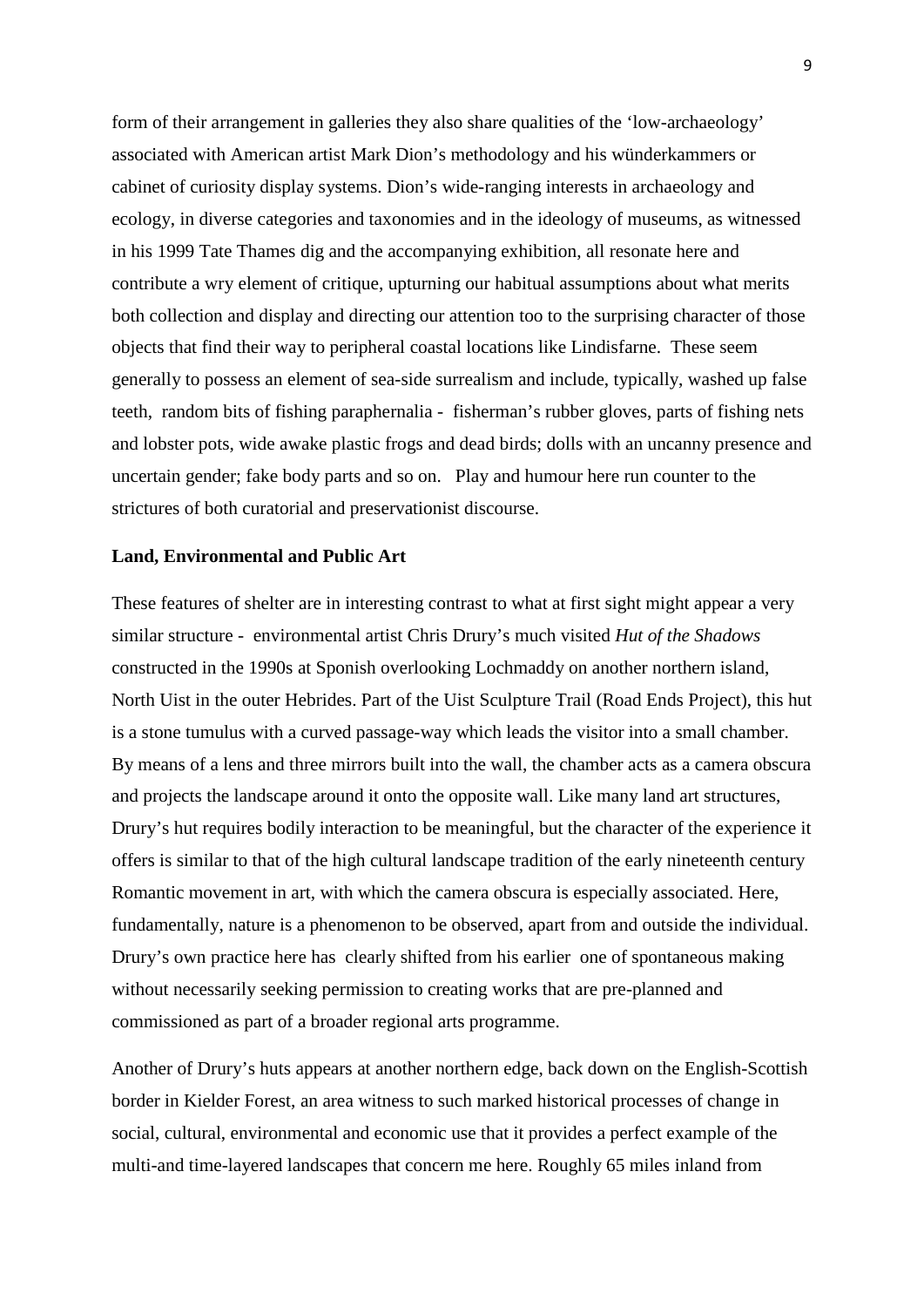Lindisfarne in prime Border Reiver's country between the Cheviots and Hadrian's Wall, Kielder was planted in stages either side of the Second World War by the Forestry Commission who had acquired it from a local land-owner escaping death duties, and was to become one of the largest man made forests in Western Europe - 239 square miles of primarily tall, monotonous rows of sitka spruce. Originally intended to provide timber for wartime use and pit props for the northern coalfields, following the decline in coalmining through the 1970s the vast Kielder reservoir was finally opened in 1982, created by flooding sections of the North Tyne Valley in order to secure water supply for other forms of industry in Tyneside and Teeside. It was a process which inevitably and for ever dispersed generations of the local farming community. After whole-scale de-industrialisation of the north-east however throughout the 1980s, tourism and recreation emerged here as the most important economic resource with accompanying car-parks, information centres, cycle routes, nature trails and designated beauty spots. As Environmental Geographer Christine McCulloch has observed, in the spirit of post-industrial versatility Kielder now 'liberates visitors from the noise and pollution of the city streets, and allows them vigorous exercise amongst controlled nature, which has been produced as a spectacle, simplified and only sustainable by continuing intervention by man'. (McCulloch 2011)

From 1995 and with the Lake District's Grizedale Forest as a precedent, a sculpture commissioning programme and later an architectural one was developed by the then Kielder Partnership (now Kielder Water and Forest Park Development Trust). Not surprisingly, the theme of shelter has tended to dominate both programmes alongside that of look-outs and vantage points. Here in 1996, Chris Drury constructed *Wave Chamber,* the first of his camera obscura shelter structures for this particular location and in 2009 six shelters for Lakeside Way were especially commissioned through an international artists' competition at a cost of £250,000.

Because the Kielder Partnership required no local planning permission and after a rejected proposal by local residents at Killhope Law on the Durham, Cumbria and Northumberland border, Kielder became the chosen site in 2000 of American artist James Turrell's *Cat Cairn: the Kielder Skyspace*, located on a rocky outcrop on Bewshaugh Moor looking down over the reservoir and forest. Skyspace consists again of a tunnel through which visitors, at dawn or dust ideally, enter into a circular room with a ring of seats and a central opening overhead. To be perceived perhaps in the category of the modern sublime, Turrell's work uses both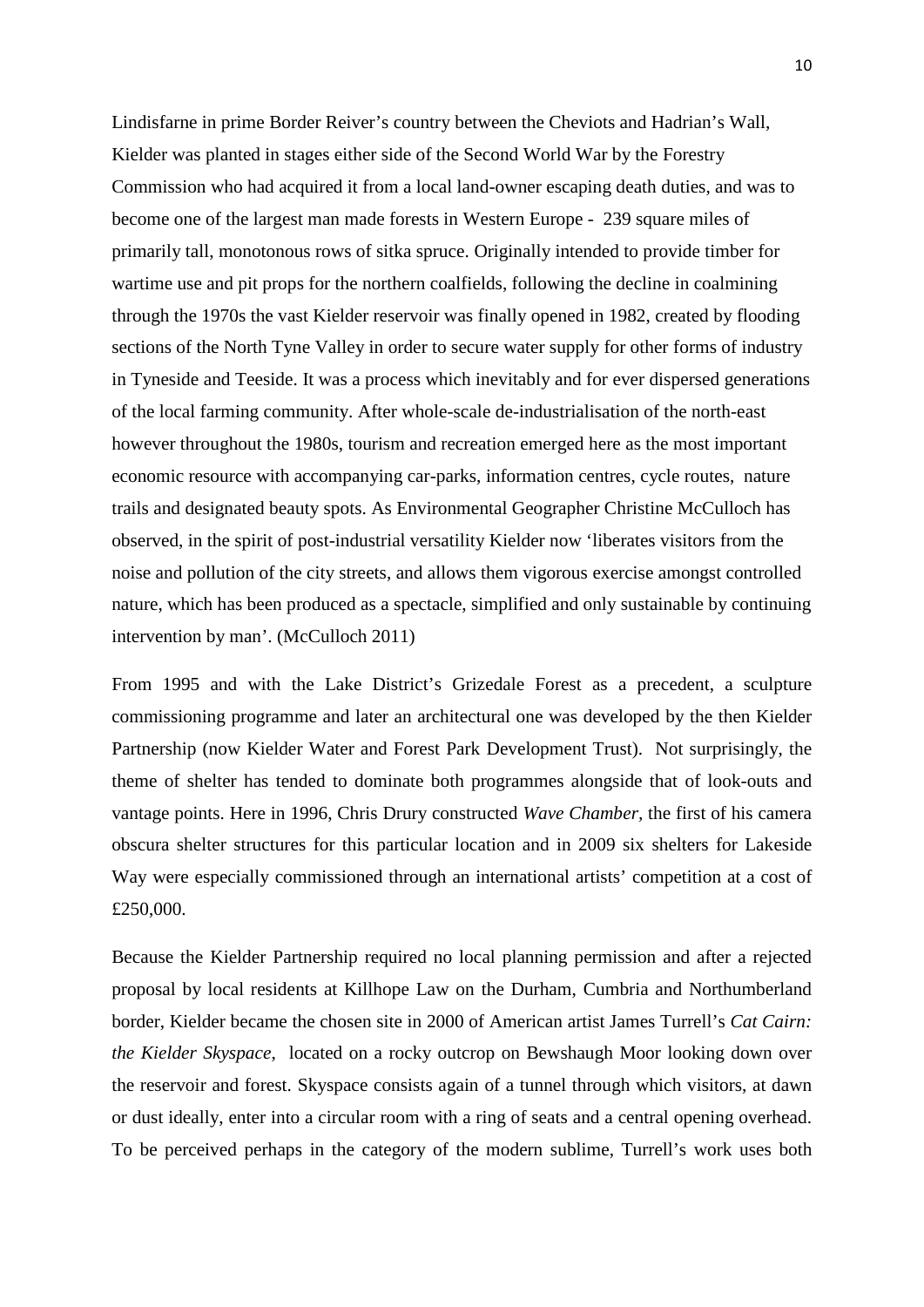solar and wind power and fibre optics to manipulate perceptions of light and space in order to convey a celestial experience.

## (Fig 7 here)

Notable here is the combination of natural energy sources and sophisticated technologies in order to manufacture or create the possibilities for the solitary reflective contemplation Turrell's comment implies. As art critic Simon Morley points out, in the present day it has become hard for painting to evoke the 'visual sublimity' associated with the Romantic painters such as Turner, James Ward or John Martin. It is now with the aid of technology, and often in the form of installation, that artists seek to provoke sublime experiences and effects such as heightened feeling or self-transcendence. Morley sees Turrell as providing an 'affirmative experience of sublime nothingness', using light 'to dematerialise an environment and to propel the spectator into a state of sensory confusion that isn't so much unsettling as ecstatic'. (Morley 2010) The degree to which spectacular, often immersive experiences, some with their origins in American land art practices from the 1970s, have become standard fare for heritage and cultural organisations looking to enhance visitor, or consumer, numbers is widely acknowledged. All of this confirms McCulloch's point that Kielder has 'become akin to a municipal park on a grand scale' and that since the 2008 building of the Kielder Observatory by Charles Barclay Architects, 'Even the night sky has been commodified' (McCulloch 2011).

The use of advanced technology in relation to specific Kielder sites resulted in 2009 in designs for a bright orange steel structure entitled *shelter 55/02*, a reference to the longitude and latitude of its location on Lakeside Way. The structure, a series of steel panels or alcoves that can be turned into seats, windbreaks and a weatherproof pod, resulted from a collaboration between sixteen\*(makers), a multidisciplinary architectural design network specialising in the creation of prototypes, and German steel manufacturers Stahlbogen GmbH.

There is considerable irony here that in this wider locality, the industrial north-east, once famed for its steel manufacture and usage, that in the present day association between technology and manufacturing is typically directed at the level of leisure, heritage and tourism and preoccupied with the possibilities of consumption rather than production.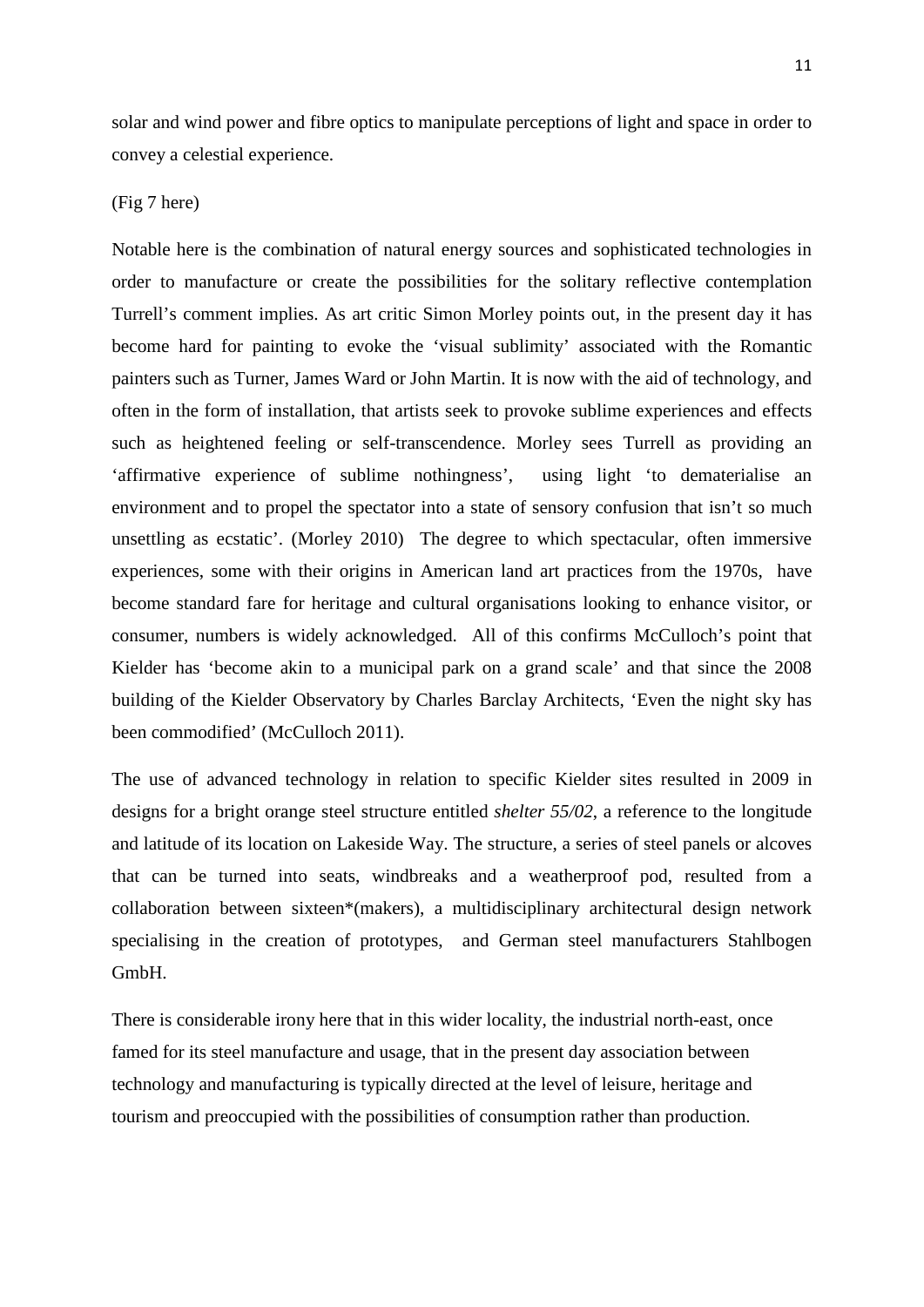A prime example of this current situation now lies further down from Kielder along the Northumbrian coastline on the A1 south from Lindisfarne, six miles north of Newcastle. 'Unveiled' in 2013 this is the vast reclining nude figure of *Northumberlandia*, weighing 1.5 million tonnes and measuring a quarter of a mile long on a 750 acre site conceived by artist, garden designer and postmodern architectural theorist Charles Jencks, for land belonging to Viscount Ridley's Blagdon Estate. The sprawling female figure is constructed from the topsoil and debris resulting from opencast mining operations in the area, permission for which was initially won through assurances that following excavation the site would be made good in the form of green spaces for the local community. Interestingly, in relation to Susannah Thompson's account in this issue of miners' art from nearby Ashington, Jencks' stated concern was to 'utilise and celebrate the machinery and skills of the mining industry which has a long history in the region, whilst using the residual product of operations in a new and creative way'.<sup>[16](#page-15-12)</sup>

Despite intense opposition to the initial request for planning permission for the giant 'earth work', the regional developer The Banks Group working with the Blagdon estate won their appeal and the construction work began in 2008. As Michael Hampton has observed, in general terms, 'government national policy framework promises protection for [AONBs]…but still leaves a loophole for highly profitable mineral extraction granting contracts to companies with a very patchy record of restoring worked out sites … or legacy, to use the buzzword'. (Hampton 2013: 10-13) Jencks himself speaks of his creation as an 'iconic celebration of women and the human form' echoing the lines of the distant Cheviot hills. More widely, comparisons have been made to Antony Gormley's 1998 *Angel of the North* in Gateshead, another art work tangentially related to past, largely defunct regional industry – there, in the form of its steel construction. Those connections aside, what fundamentally unites *Angel of the North* with *Northumberlandia* is the instrumentalism of culture-led regeneration projects and visitor 'attraction' schemes which also act as marketing devices, helping to create a brand identity for a region otherwise in decline, and boosting the local economy, for however long a period.<sup>[17](#page-15-13)</sup> The novelty of rambling across an enormous, recumbent female nude has successfully drawn high visitor numbers to date, and Jencks himself has since been nominated for both local and national planning and regional regeneration awards. All of this provides a striking contrast the uniquely distinguishing features of Sally Madge's spontaneously evolved and entirely unfunded construction / art work on the far less easily locatable north shore of Lindisfarne.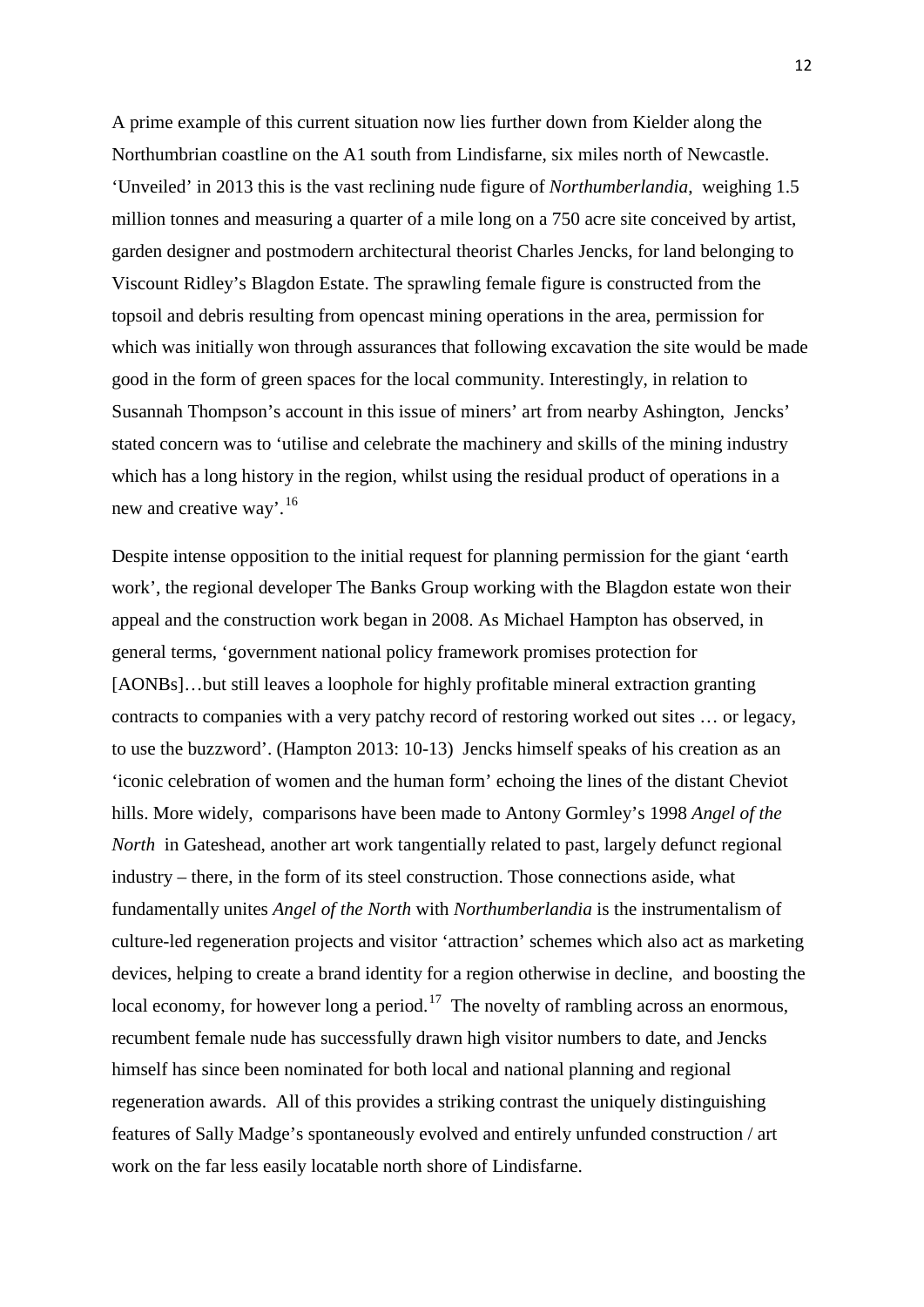## <span id="page-13-0"></span>**'Gimme Shelter'**

After the shelter was destroyed in 2011 by a Natural England warden with concerns over safety and the danger of collapse, the one-time 'hermit's hut' might have remained a picturesque Lindisfarne ruin like those depicted by Girtin and Turner - acquiring a melancholic air, becoming absorbed into the local collective memory and accruing new and evolving meanings as time passed. With a more contemporary approach perhaps, to have left the ruin to crumble further would have corresponded with the ephemerality and transitoriness of works by those artists such as Andy Goldsworthy who embrace processes of decay and degradation as an inevitable characteristic of life, art and nature, or with Robert Smithson's conception of entropy in relation to both natural and man-made stuctures. The popular decision however amongst islanders and visitors alike (e.g. those 'devastated to have found it vandalised') was to rebuild, and a new structure has since evolved with the aid and enthusiasm of a highly-skilled dry-stone waller and the support now of Natural England.

The process of rebuilding and negotiating procedures for securing the structure more firmly against the weather has necessarily changed its character to some degree, and raises interesting questions about an inevitable departure from some of the motivations that underlay its gradual construction. Preservation now as an artist's installation requires a discreet information plaque making clear to visitors it is indeed an art work. That requirement might of course remove some of the mystery and speculation experienced by those walkers who encounter the shelter for the first time. The key issue however is the now widely shared acknowledgement of visitors, residents and island wardens alike of the real value of a structure which has variously engaged and captured the interests of so many, as the visitor's book comments alone make clear. In some respects too the voicing of support from particular local residents who took to the structure early on has amounted to something of a test case for those keen to assert some degree of resistance to preservationists who appear reluctant to countenance any unplanned or spontaneous gesture.

Unlike the other examples of monuments and artworks discussed here, generally reliant above all on the respectful gaze of observers at commodified spectacle, the reclaiming of the shelter on the far northern shore of Lindisfarne demonstrates the importance to many of seeking an alternative to those dominant narratives of particular locations, of official heritage, of both the need for and anxieties over visitors and the broader culture of tourism, and provides a powerful example of the possibility of a reframing or refiguring of place.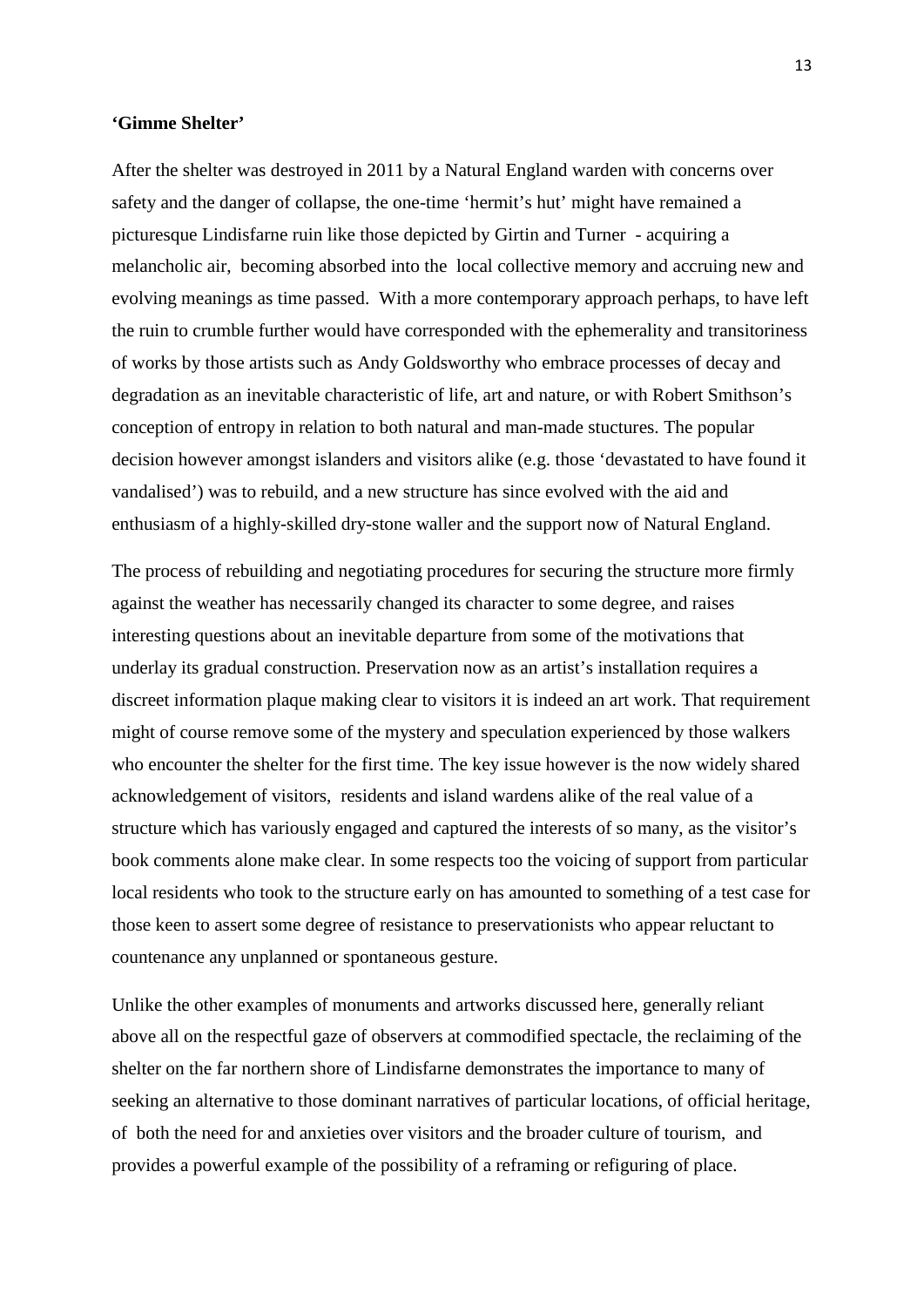<span id="page-14-0"></span><sup>2</sup> On transgressive place, see especially the work of human geographer Tim Cresswell, In Place/Out of Place: Geography, Ideology and Transgression, University of Minnesota Press, 1996 and his more recent works, *On the Move: Mobility in the Western World*, 2006

<span id="page-14-1"></span>3 On these characterisations see Peter Davidson, *The Idea of North*, Reaktion Books, 2005. See also essays and introduction to 'North', themed issue of *Visual Culture in Britain*, Vol.11, no. 3, Nov, 2010

 $<sup>4</sup>$  These issues were very usefully discussed in conversations at a research seminar presentation at the</sup> University of Newcastle's Centre for Rural Economy, delivered by Julie Crawshaw from their AHRC Northumbrian Exchanges knowledge exchange project and David Suggett from the Holy Island Partnership, 11 June 2013

<sup>5</sup> Population information from the website of the 'Holy Island of Lindisfarne', <http://www.lindisfarne.org.uk/general/welcome.htm>

<u>.</u>

6 On the 'cult of Cuthbert and general history of the island, see for example, Kate Tristram, *The Story of Holy Island, An Illustrated History,* Norwich: Canterbury Press, 2009

7 For discussion of both Girtin and Turner's representations of Lindisfarne, see David Hill, *Turner in the North*, Yale University Press, 1996

 $8$  On cultural constructions of Northumbrian identity from the nineteenth century, see Paul Usherwood, 'Myths of Northumberland: Art, Identity and Tourism' in Robert Colls, ed, *Northumbria: History and Identity 547-2000,* Chichester: Phillimore and Co., 2007

 $9$  The phrase appears on a flickr site of photographs on the castle <http://www.flickr.com/photos/99619150@N00/3051956423/>

 $10$  For relevant discussion of the extent to which particular representation of rural spaces in film and television underpin post-1945 anxieties about modernity and technology, see Peter Hutchings, 'Uncanny Landscapes in British Film and Television', *Visual Culture in Britain*, Vol.5, no.2, 2004. Hutchings expanded his discussion in relation to *Cul de Sac* at a Northern Peripheries network seminar at Cove Park in Argyll in February 2011

<sup>11</sup> Lowenthal, 2007, p. 202. William Golding's *Lord of the Flies* (1954) and *Pincher Martin* (1957) are obvious literary examples of islands perceived in these terms. A Lindisfarne example here might be Gordon Honeycombe's supernatural tale of 1972, *The Dragon under the Hill.* For a current example of film in this regard see 'Rising Tide', 2012, directed by Philip Shotton and Dawn Furness. As the film notes describe, a group of college friends go to camp on 'the remote tidal island of Lindisfarne off the North East English Coast, steeped in myth and mystery, where [Izzy, the central character's]… skeletons come well and truly out of the closet to take revenge on the trapped, terror-stricken teens'.

 $12$  Lime-burning and lime kilns – the latter still in evidence today- was a particular part of the island's economy in the second half of the nineteenth century.

<sup>13</sup> The 'cradle island' phrase was popularised at the time of a 1984 book and television series produced by Magnus Magnusson.

<sup>14</sup> For an excellent short account of developing distinctions between forms of representational and nonrepresentational performative environmental art, see John E. Thornes, 'A Rough Guide to Environmental Art',

<sup>1</sup> [http://www.sallymadge.com/work/shelter.html#eleven](http://www.sallymadge.com/work/shelter.html%23eleven). See also Tom Jennings, 'Art in Ruins', *Freedom*  magazine, London, Vol.72, No.3, February 2011 [\(http://libcom.org/blog/lindisfarne-shelter-sally-madge-](http://libcom.org/blog/lindisfarne-shelter-sally-madge-23022011)[23022011\)](http://libcom.org/blog/lindisfarne-shelter-sally-madge-23022011). Sally Madge's art practice has very often been concerned with the creation of informal, often ironic or humorous dwelling places, grottoes and refuges – in both urban and rural , indoor and outdoor spaces, and often with an emphasis on appropriation and/ or a radical repositioning of place. She also has a life-long interest in creating objects and structures from random objects and interactions with the beach.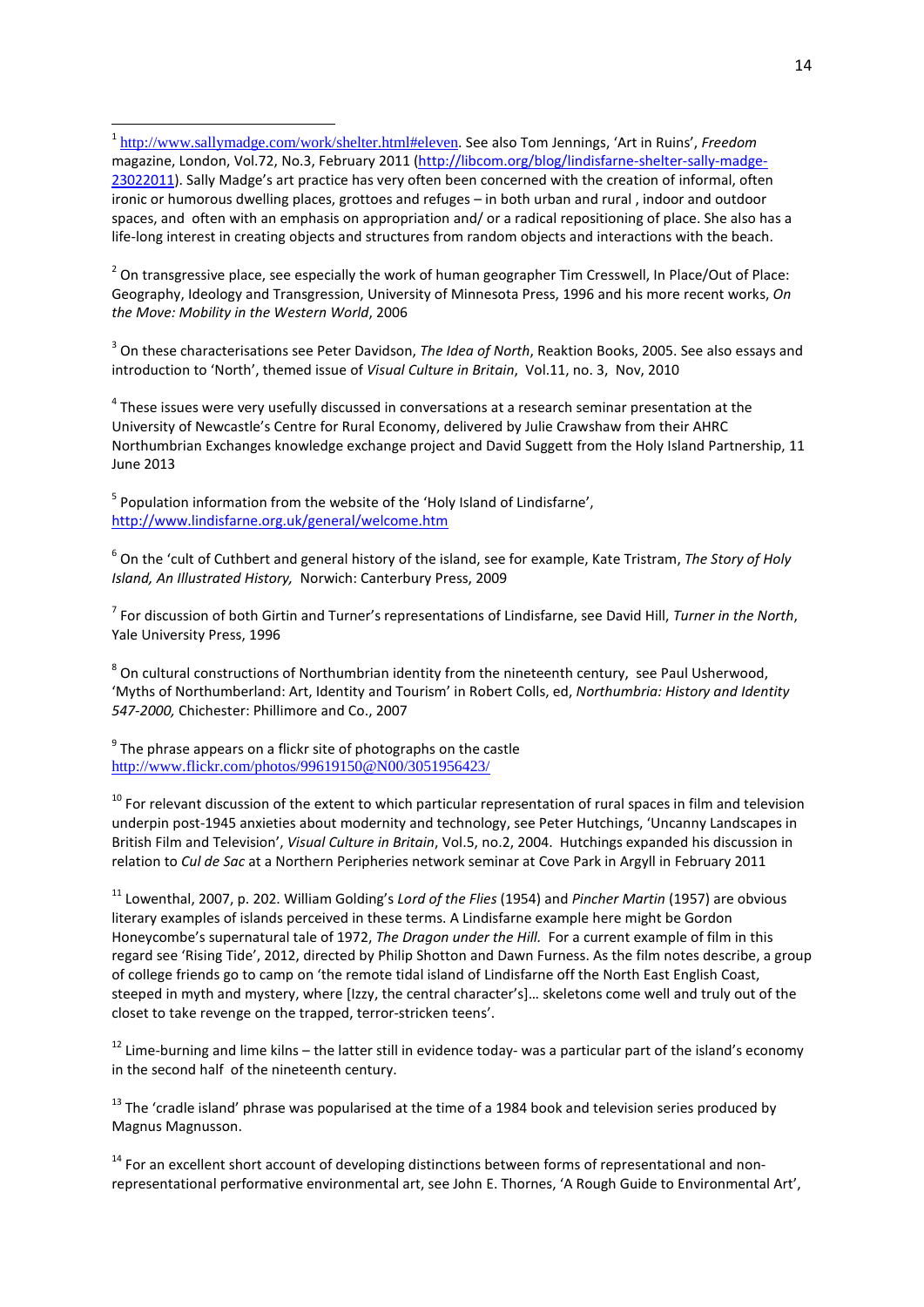2008 , *The Annual Review of Environment and Resources*, published online at [http://environment.arizona.edu/files/env/Thornes%20on%20Environmental%20Art%20in%20ARER\\_0.pdf](http://environment.arizona.edu/files/env/Thornes%20on%20Environmental%20Art%20in%20ARER_0.pdf)

<span id="page-15-11"></span><sup>15</sup> All of the excerpts in these paragraphs come from visitor book comments in the artist's own archive.

<span id="page-15-12"></span><sup>16</sup> [http://www.hjbanks.com.northumberlandia/2\\_3](http://www.hjbanks.com.northumberlandia/2_3)

<span id="page-15-13"></span><sup>17</sup> On this tendency in Newcastle-Gateshead see Paul Usherwood's essay, 'Tyneside's 'Artistic Renaissance' and Art' in Hilary Fawcett, ed., *Made in Newcastle: Visual Culture,* Northumbria University Press, 2007

## <span id="page-15-0"></span>**References**

<u>.</u>

Lawrence Alloway, *Introductions 1: Options*, Milwaukee Center, 1979

Arnold Berleant, *Aesthetics and Environment: Themes and Variations*, Aldershot: Ashgate, 2005

<span id="page-15-1"></span>Sarah Brown, Stacey Fox and Alison Jaquet, introduction to 'On the Beach: Liminal spaces in historical and cultural contexts', Special Issue of *Limina: A Journal of Historical and Cultural Studies,*  2007, [http://liminaarts@uwa.edu.au](http://liminaarts@uwa.edu.au/)

<span id="page-15-3"></span><span id="page-15-2"></span>Allen Carlson, *Nature and Landscape: An Introduction to Environmental Aesthetics*, New York: Columbia University Press, 2010

Robert Colls, ed, *Northumbria: History and Identity 547-2000,* Chichester: Phillimore and Co., 2007

<span id="page-15-4"></span>Tim Cresswell, In Place/Out of Place: Geography, Ideology and Transgression, University of Minnesota Press, 1996

<span id="page-15-5"></span>David Crouch, 'Creativity, Space and Performance: Community Gardening', in Tim Edensor, Deborah Leslie, Steve Millington and Norma.M Rantisi (eds), *Spaces of Vernacular Creativity: Rethinking the Cultural Economy*, Routledge, 2009

<span id="page-15-6"></span>Peter Davidson, *The Idea of North*, Reaktion Books, 2005

Mark Dion, *Tate Thames Dig*, 1999-2000, exhibition catalogue, London, Tate, 1999

<span id="page-15-7"></span>Michael Hampton, 'Human Nature', *Art Monthly*, Dec. 2012 / Jan 2013

David Hill, *Turner in the North*, Yale University Press, 1996

Peter Hutchings, 'Uncanny Landscapes in British Film and Television', *Visual Culture in Britain*, Vol.5, no.2, 2004

<span id="page-15-8"></span>Tim Ingold, *The Perception of the Environment*, Routledge, 2001

<span id="page-15-9"></span>Tom Jennings, 'Art in Ruins', *Freedom* magazine, London, Vol.72, No.3, February 2011, [\(http://libcom.org/blog/lindisfarne-shelter-sally-madge-23022011](http://libcom.org/blog/lindisfarne-shelter-sally-madge-23022011)

<span id="page-15-10"></span>David Lowenthal, 'Islands, Lovers and Others', *The Geographical Review*, 97, (2): 202-229, April 2007